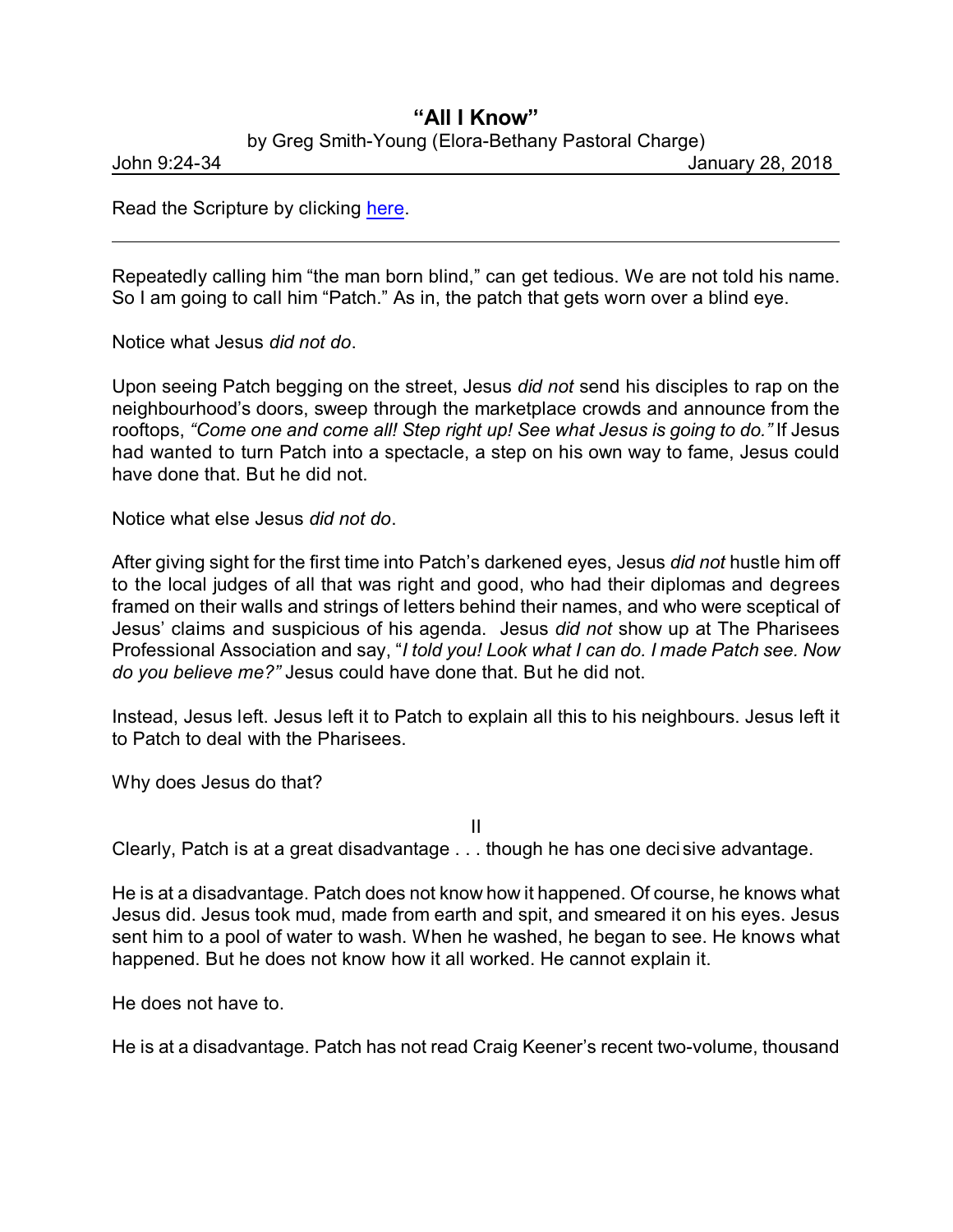-page masterpiece, *Miracles: The Credibility of the New Testament Accounts.*<sup>1</sup> He has not read C. S. Lewis' classic, *Miracle: A Preliminary Study*. He has not read philosophers like David Hume or Antony Flew (who were convinced miracles cannot happen.) He has not read John Earman or Richard Swineburne (philosophers who are convinced they can).<sup>2</sup> None of these were around to write anything yet. In fact, Patch has not read anything! He has always been blind.

He does not have to.

He is at a disadvantage. Patch does not know who Jesus is. He does not know where Jesus is from. He does not know whether Jesus is a sinner or not. He just met Jesus, and knows very little about him.

He does not have to. He has enough. Patch can see.

III

Those who are interrogating Patch are certain that they are the ones who see.

See! Jesus has done this healing work on the Sabbath. That's the one day a week when God commands us to not work. Jesus could have waited until the next day, but he insisted on doing his healing work on the Sabbath day. So see! Jesus is willfully defying God. He is a sinner! They are sure they see clearly. But because of what they are sure they see, they cannot see.

See! Jesus does not have the proper credentials. He has not submitted his resume for review. So see! Jesus has no authority for what he is doing. They are sure they see clearly. But because of what they are sure they see, they cannot see.

It is what they are certain they see clearly . . . that is keeping them from really seeing.

Then, there is Patch. Hours before, he could see nothing. Now he sees. Now, he sees the one thing they cannot see. It is the one thing that matters most.

Jesus has given him sight.

Before, he could not see. Now he can see. Between the "I could not see" and the "I can see" stands Jesus. He is it! He is all! That's all Patch knows.

<sup>1</sup> Grand Rapids: Baker, 2012.

<sup>2</sup> David Hume, "Of Miracles" in An Enquiry Concerning Human Understanding (London: London: A. Millar, 1748). Antony Flew, "Miracles," Encyclopedia of Philosophy (New York: Macmillan and Free Press, 1967), 5:346-353. John Earman, Hume's Abject Failure (New York: Oxford University Press, 2000). Richard Swinburne, Miracles (London: Collier Macmillan Publishers, 1989.)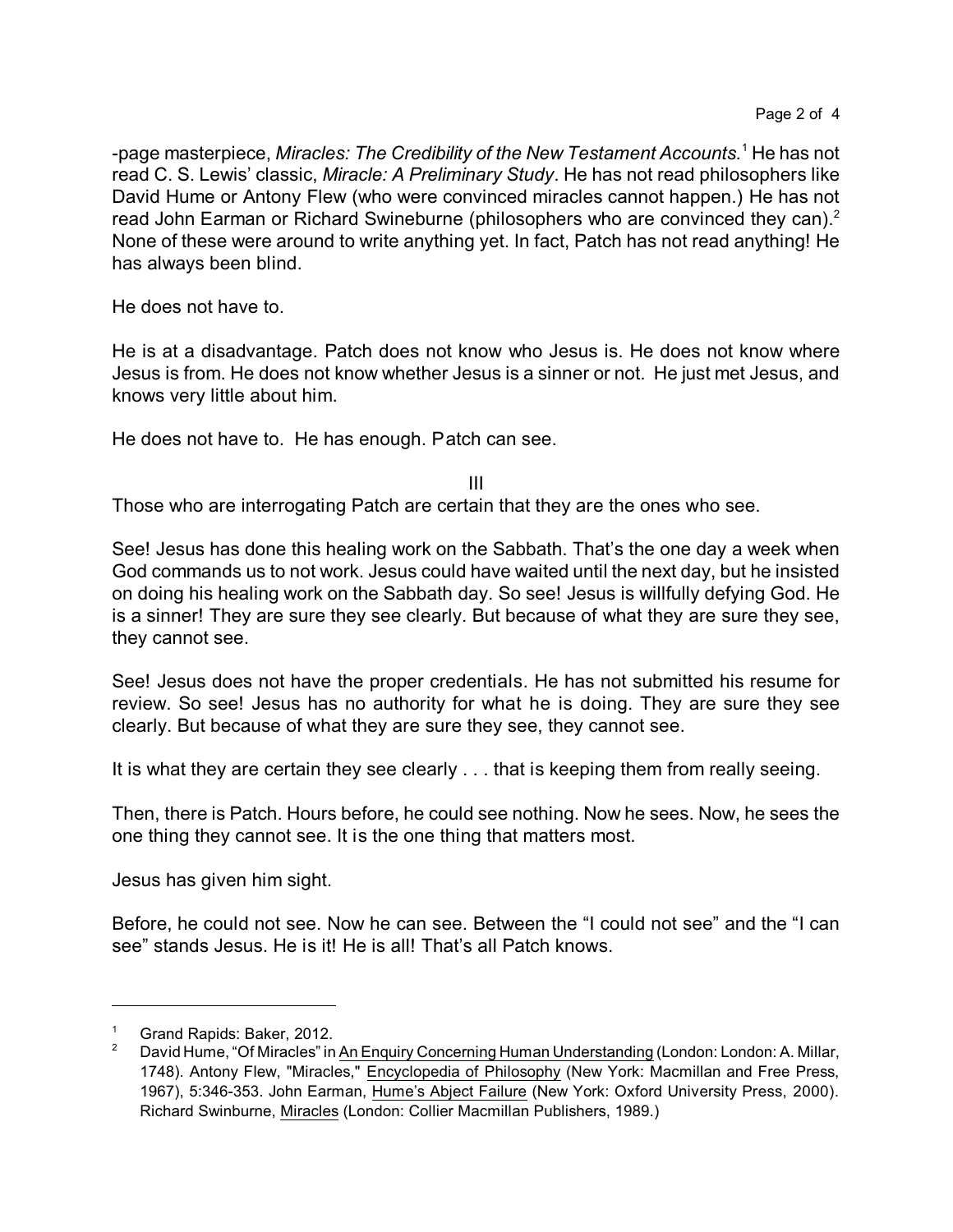Patch is in the dark about so many things. Yet the one bright light is Jesus. Because of Jesus, he can see.

That is his one advantage. It's the one thing Patch can offer that no one else can. And it's all he needs.

IV

You might remember *Bloom Country*, a comic strip in the 1980s by Berkeley Breathed.<sup>3</sup> It had characters like Opus, the naively optimistic penguin who played tuba in a heavy metal band. And Bill, the brain-damaged cat who was both a televangelist and presidential candidate.<sup>4</sup> Then, there was Oliver Wendell Jones, a schoolboy computer hacker whose mother often dressed him like Michael Jackson.

One strip had Oliver sitting on a rooftop.<sup>5</sup> Above him are the never-ending stars in the night sky. He looks up. To the right. Then left, where the stars are arranged to proclaim "REPENT OLIVER." To which Oliver replies, *"[It's sure] difficult being an agnostic these days."*

Yah . . . if only God worked like that.

Because really, it's easy to be unsure about God. God isn't illuminating the sky with personal messages. God could, but God doesn't. That's not how the Light works.

Instead, Jesus the Light chooses to shine through us. We're like Patch, talking with our neighbours. We're like Patch, challenged by the sceptical.

And like Patch, we might very well feel disadvantaged. All those studies of miracles . . . I haven't read them. Those tough questions people ask: about God, about Jesus, about suffering, about world religions . . . do you feel your expertise bubbling out? (I study these things, yet I can still feel in over-my-head too.)

How God works is often a mystery to us. I can't explain it, any better than I can tell you why Jesus mixed his spit with dirt to make mud.

And yet, Jesus still chooses to shine through us.

V

I have a buddy who had quite a past. He was less-than-exemplary, in how he treated

<sup>3</sup> https://en.wikipedia.org/wiki/Bloom\_County

Remarkably, in the late 1980s Bill the Cat became a transplant recipient of Donald Trump's brain! Apparently it was never returned to the original owner.

https://www.theringer.com/2016/7/14/16039874/donald-trump-bloom-county-slumlord-73a0f5ca3c17

<sup>5</sup> You can see the strip here: <http://photos1.blogger.com/blogger/1068/504/1600/repent1.gif>